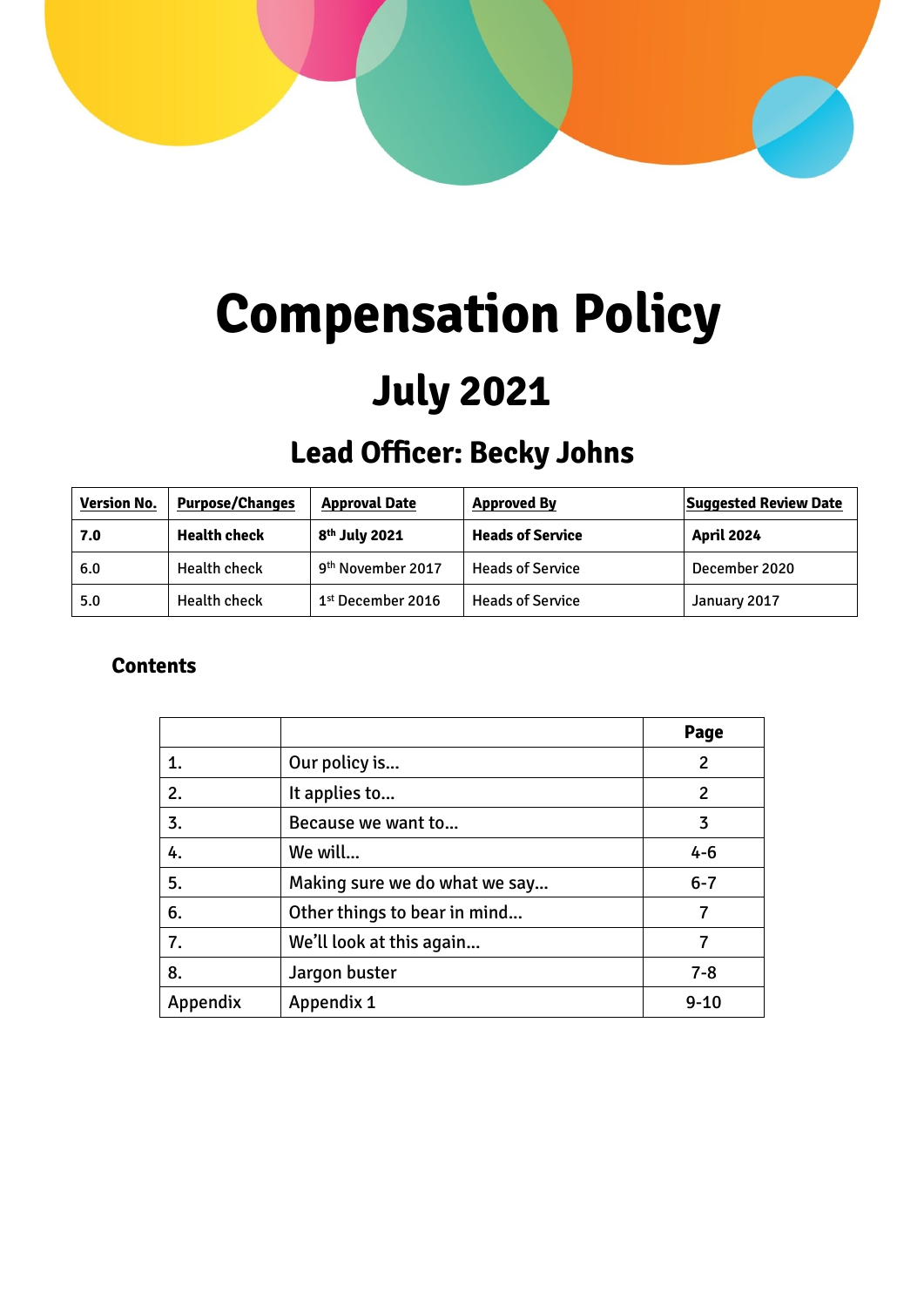#### **1. Our policy is...**

- 1.1 Our policy details our approach to compensation for service failure. It details circumstances when compensation will be considered. This is not an exhaustive list and each case will be considered on its own merit.
- 1.2 We are committed to providing the highest possible standards of service to our customers. However, we do acknowledge that sometimes these standards are not met and customers may be inconvenienced or suffer a financial loss as a result.
- 1.3 Compensation is not intended to replace or compensate home contents insurance. We strongly encourage all of our customers to ensure they have adequate household contents insurance in place to cover loss that is not covered by this policy.

#### **2. It applies to...**

- 2.1 This policy only applies to Ongo Homes services, tenants and colleagues. It does not apply to any other areas of the Ongo Group.
- 2.2 Our compensation policy includes but is not limited to:
	- Failure to complete repairs including meeting our repair policy timescales
	- Failure of our staff and contractors to keep appointments
	- Failure to meet any of our service standards
	- Damage to personal property or internal decorations
	- Qualifying Improvements
	- Temporary loss of facilities including heating, water, cooking and bathing
	- Home loss and disturbance
	- As an appropriate remedy to a complaint
- 2.3 We will not consider the following under this policy:
	- Claims for personal injury
	- Claims that are covered under our liability insurance
	- Claims of over £5,000 that would always be dealt with by our insurers
	- Service charge refunds
	- Ongoing Disrepair Claims

#### **3. Because we want to...**

3.1 The aims of this policy are to ensure that compensation it is applied fairly and is accessible to our customers where it is either lawfully or reasonably due.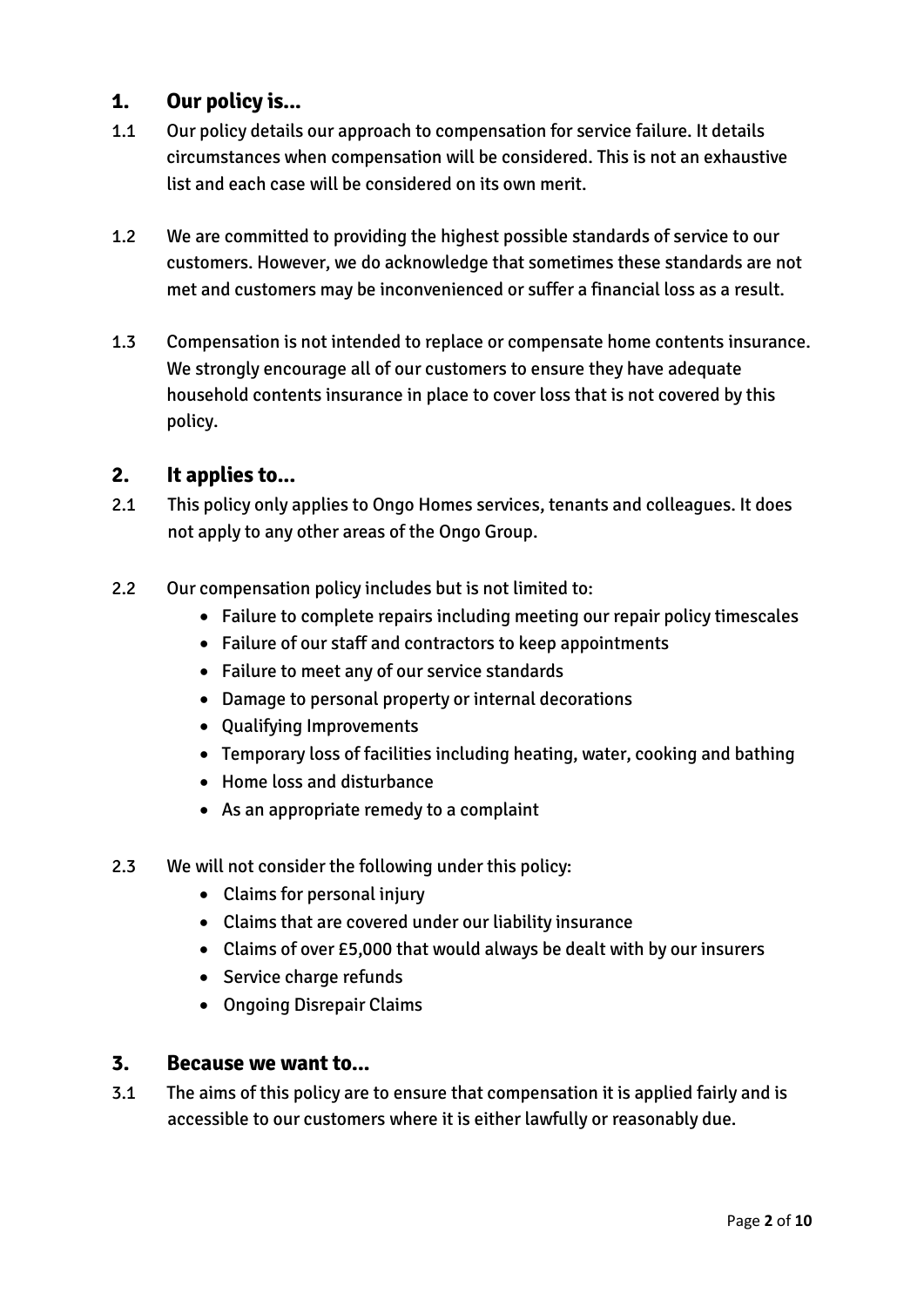#### **4. We will...**

- 4.1 Compensation will be calculated based on the circumstances of each case. The amount of compensation awarded in any case will always be appropriate and proportionate.
- 4.2 Individual situations for which the compensation is being paid and the tenant being compensated will always be taken into account. We will require supporting evidence from the customer (e.g. receipts or access to inspect damages). In cases of fraudulent claims for compensation, legal action will be considered.
- 4.3 Compensation can be made in many forms except for situations where statutory compensation applies.
- 4.4 You can make a compensation claim by contacting us and explaining what you are requesting compensation for. We may ask you to complete a compensation form to ensure we have all of the information on your individual request to enable us to make a decision.
- 4.5 Unless there are exceptional circumstances (e.g. where a customer is unable to report due to illness, hospitalisation or other personal circumstances), all claims must be made within:
	- 14 days of an Ongo Homes (OH) tenancy ending if claiming for Qualifying Improvements
	- The statutory limitation of six-years for Home Loss Compensation
	- 28 days of the date to which the claim relates for all other events
- 4.6 We will not pay compensation if we are unable to achieve our standards due to circumstances beyond our control. For example (this list is not exhaustive):
	- Where our insurance providers do not consider a claim to be appropriate
	- Adverse/exceptional weather conditions
	- Epidemics or pandemics
	- Accidental damage where we have not done anything to cause the damage, i.e. burst pipes, blocked drains or events that could not have been predicted and/or were not reported
	- Loss or damage to any of our properties caused by customers, visitors or adjacent occupiers or criminal acts caused by third parties (i.e. not our employees or people working on behalf of Ongo
	- Where a customer prevents or delays us from delivering a service, or contributes in some other way to the service failure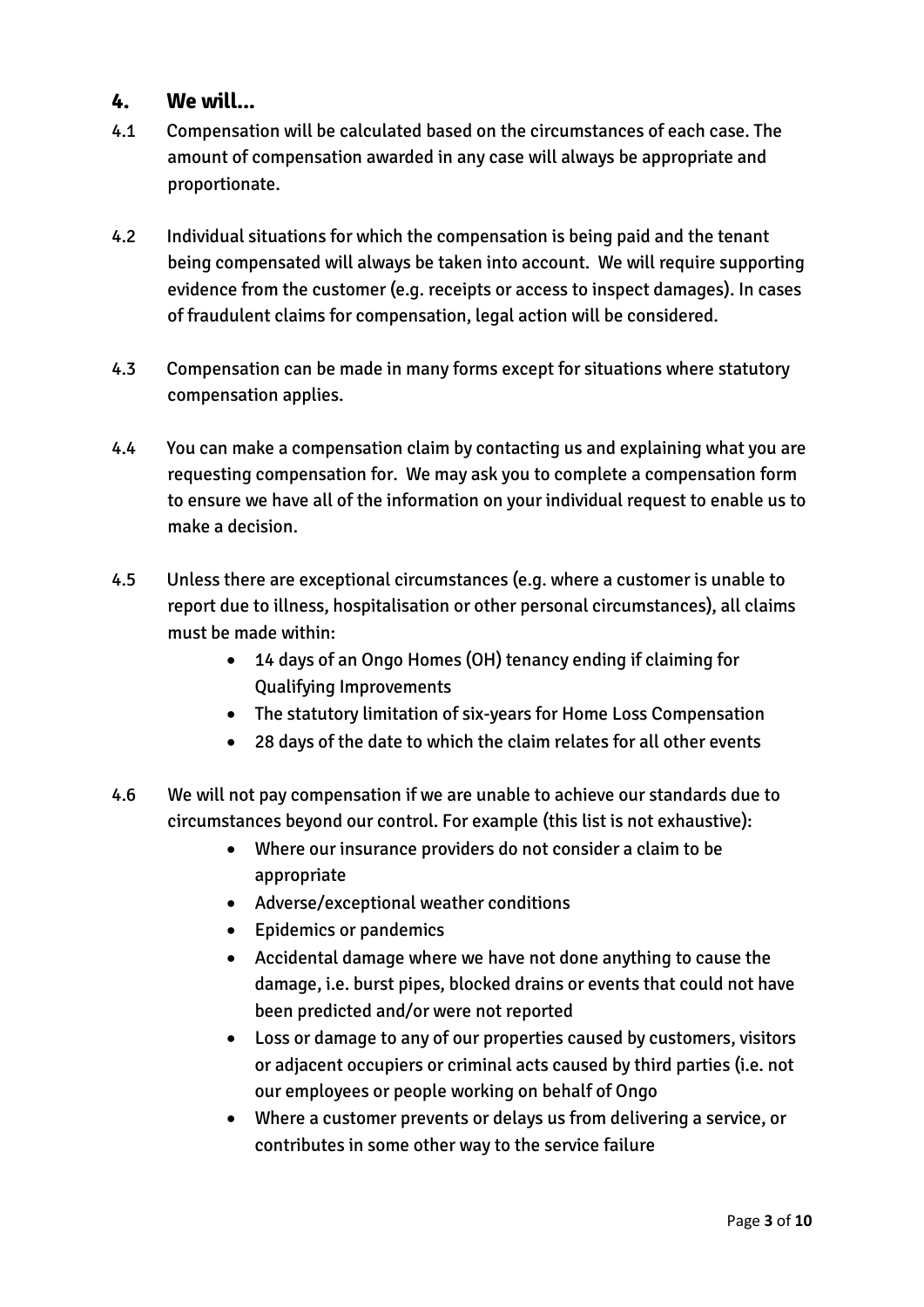- 4.7 We will investigate and respond to all claims for compensation within 28 days of the claim being made. However, if further information is required from the customer or another party then it may take longer. We will keep you informed if an extension is required.
- 4.8 Compensation payable by us will always offset any rent arrears or other debts owed to us with any remaining sum (if any) being made payable to the customer.

#### 4.9 **Loss or damage to personal property or internal decorations…**

- 4.10.1 We may consider making a payment to customers if loss or damage occurs due to an act or omission by us or someone working on behalf of us. Where the decoration of a customer's home has been damaged due to our negligence then we may:
	- Supply decoration vouchers or a paint pack
	- Ask the customer to obtain a quote for re-decoration
	- Agree to carry out the remedial works in exceptional circumstances
- 4.10.2 Where the claim relates to an act or omission by someone carrying out work on our behalf we will work with the contractor to agree compensation where applicable.
- 4.11 We may also offer compensation to someone who has suffered distress, inconvenience or loss arising from events or circumstances caused or contributed to by us or by someone working on our behalf not covered elsewhere in this policy.
- 4.12 We may compensate individuals where they have been called to court as a witness by Ongo. This could include compensating for costs incurred travelling to court, any time lost at work or childcare costs incurred.

#### 4.13 **Compensation for Qualifying Improvements...**

- 4.13.1 The right to Compensation for Improvements applies to tenants at the end of their tenancy with OH. It **does not** apply to leaseholders or tenants with Starter or Fixed Term Tenancies.
- 4.13.2 To qualify for Right to Compensation for Improvements, tenants of OH must satisfy the following criteria:
	- Permission has been granted for the improvements by OH (or North Lincolnshire Council before 26 February 2007). If permission was not given prior to the improvement taking place then it can be applied for at the time of the claim for compensation. However, if OH decides to refuse permission then the customer would not be eligible to claim for compensation.
	- The improvements were made **after 1st** April 1994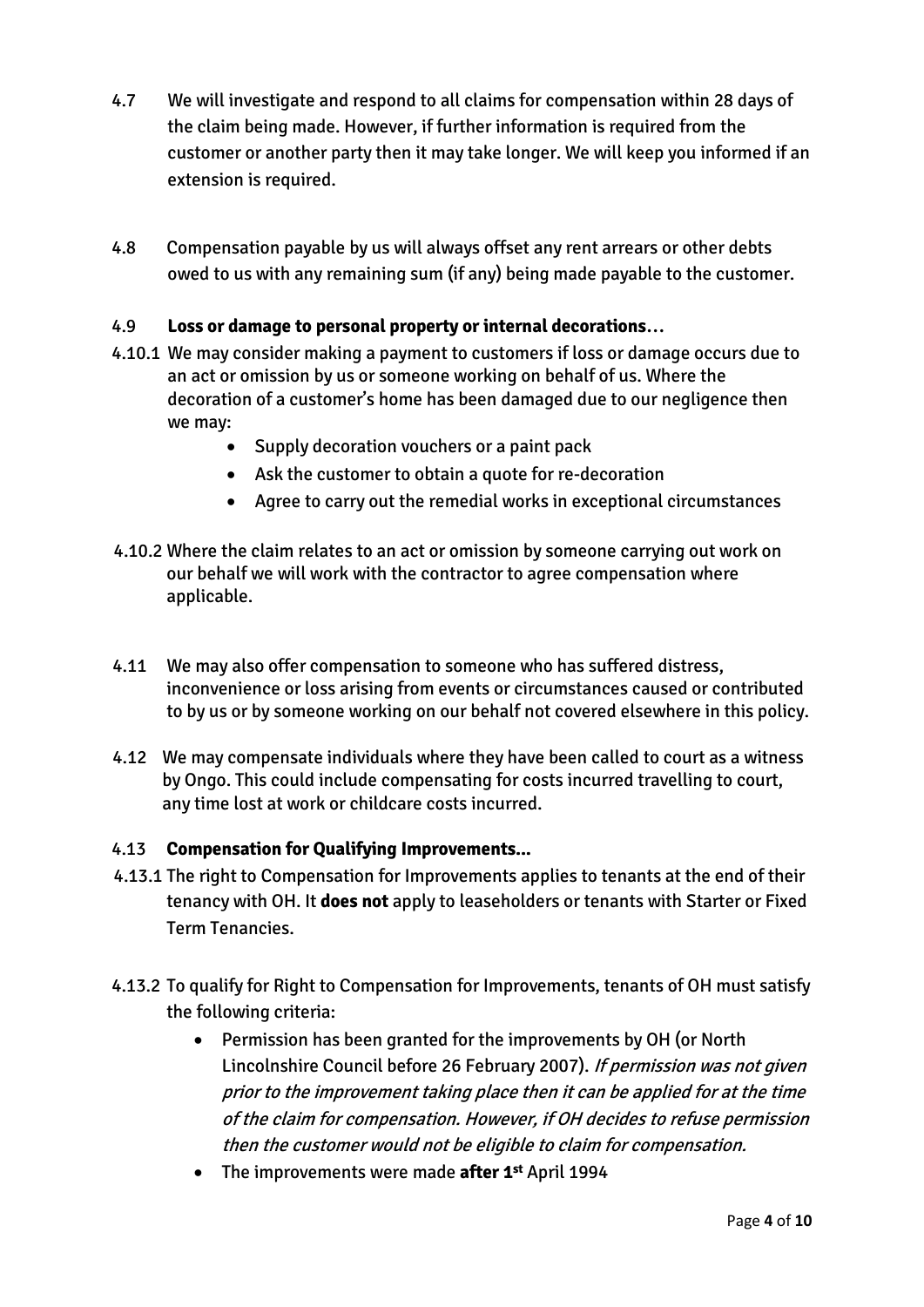- The claim is made within 14 days of the tenancy ending
- The tenant has not exercised their Right to Acquire or Right to Buy their property
- There is no outstanding order for possession
- 4.13.3 Compensation for improvements will be paid on a sliding scale, based on the lifeexpectancy up to the statutory maximum amount payable. No compensation will be paid if the amount is less than £50.
- 4.13.4 Appendix One shows details of designated improvements qualifying for compensation (subject to certain exemptions) and how compensation is calculated.

#### 4.14 **Home Loss & Disturbance Payments...**

4.14.1 The Decant Policy explains how OH will manage and compensate tenants through Home Loss and Disturbance Payments and discretionary awards when it is not possible for them to remain in their home whilst building works are being carried out.

#### 4.15 **Loss of facilities or amenities...**

- 4.15.1 In circumstances where a customer is unable to use some areas of their property or loses the use of amenities for reasons for which we are responsible, compensation may be payable. Compensation will only be paid when the loss is as a result of negligent action by us or as a result of failure to deliver our maintenance obligations as a registered provider of social housing.
- 4.15.2 We will not pay compensation for loss of facilities or amenities in the case of planned works or routine maintenance agreed with our tenants unless the work takes longer than promised. Compensation in this instance will only be payable between the target date for completion and the date the work is finished.
- 4.15.3 Where we are responsible for the loss of heating and/or hot water and the loss has been for more than 5 days, compensation will be paid.
- 4.15.4 Compensation is not payable in cases where there has been a loss or reduction in amenities beyond our control.
- 4.16 Tenants who are not satisfied with the outcome of a compensation decision can pursue the issue by using our complaints policy and procedure. An appeal must be made within 2 weeks of the compensation decision.
- 4.17 If **OH** tenants feel the amount of compensation offered in the case of Home Loss and Disturbance Payments for Decants is not sufficient then they have the Right to Appeal under the Land Compensation Act 1973. OH customers would be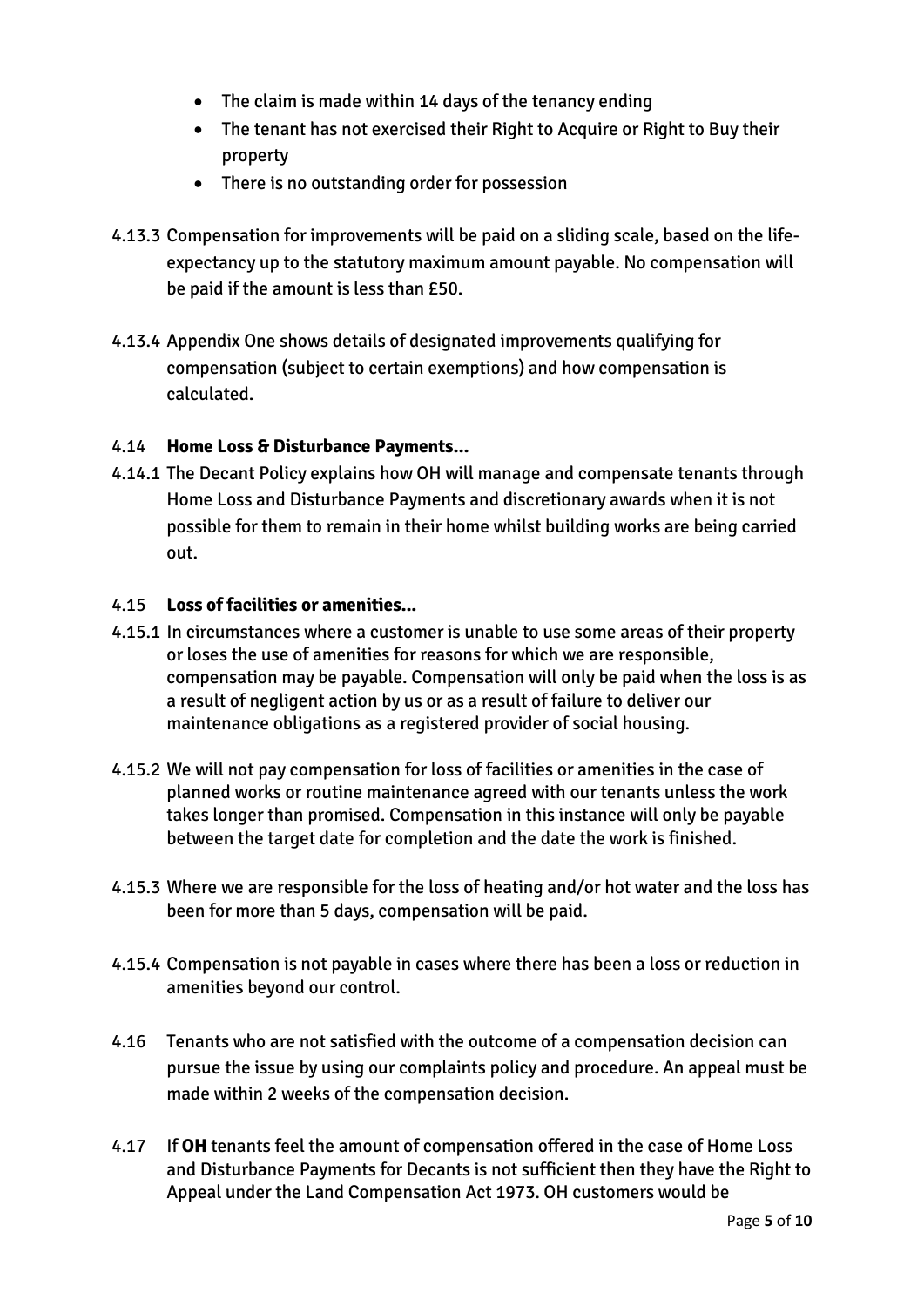encouraged to use our appeals procedure but will be advised that the next step would be to contact the Upper Tribunal (Lands Chamber).

#### **5. Making sure we do what we say...**

- 5.1 The Customer Experience Manager is responsible for the development and implementation of this policy.
- 5.2 Everyone involved in the compensation process will receive full compensation training with additional refresher training where necessary.
- 5.3 We will monitor performance broken down by service area / company in line with the appropriate KPIs.
- 5.4 Periodic reports to ELT will contain information on the levels of, and reasons for, compensation payments to assist in evaluating the effectiveness of this policy.

#### **6. Other things to bear in mind...**

- 6.1 This policy also links to our:
	- Compensation Procedures
	- Decant Policy
	- Complaints and Feedback Policy
	- Maintenance Policy
- 6.2 The main pieces of legislation and regulation relevant to this policy include:
	- Land Compensation Act 1973 as amended
	- Housing Act 1985 & 1996
	- Home Loss Payments (Prescribed amounts) England Regulations at the time in force

#### **7. We'll look at this again...**

7.1 This policy will be reviewed every three. We will review earlier if any regulatory or legislative changes occur ad have an impact on this policy.

#### **8. What we mean...**

| <b>Reference</b> | <b>Definition</b>                                                                                                                                                                           |
|------------------|---------------------------------------------------------------------------------------------------------------------------------------------------------------------------------------------|
| Customer         | Anyone who receives a service from us - this could be a tenant, resident, ex-tenant or<br>applicant for housing.                                                                            |
| Compensation     | A payment made to make amends for loss or service failure. Compensation does not<br>have to be of a financial nature. It can also be made by way of an apology or a<br>gesture of goodwill. |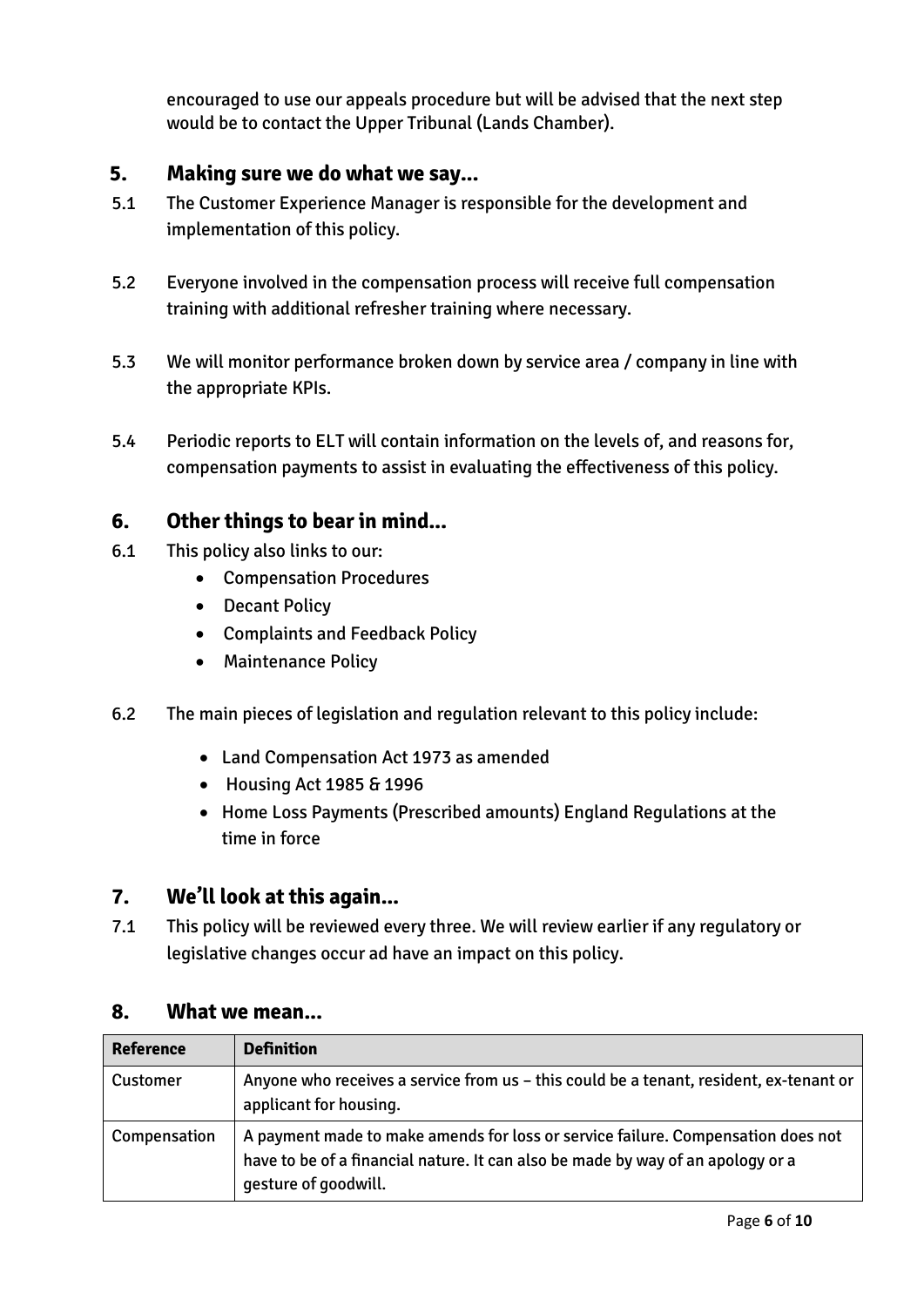| <b>Discretionary</b><br>payment               | A form of compensation that we are not legally bound to pay. We are able to apply<br>our own judgement when deciding whether or not to pay compensation and at what<br>rate. It will be made on the basis that we do not accept any legal responsibility but is<br>making the offer as a gesture of goodwill. |
|-----------------------------------------------|---------------------------------------------------------------------------------------------------------------------------------------------------------------------------------------------------------------------------------------------------------------------------------------------------------------|
| <b>Distress</b>                               | Includes embarrassment, anxiety, stress, disappointment and loss of expectation.<br>Could range from minor annoyance to loss of sleep or prolonged ill health.                                                                                                                                                |
| Inconvenience                                 | Includes any expenditure of time and/or effort by the customer that has resulted<br>from our conduct. E.g. loss of earnings, cost of postage.                                                                                                                                                                 |
| <b>Upper Chamber</b><br>(Lands<br>Tribunal)   | The members are independent and decide certain disputes concerning land. They<br>determine disputed compensation in compulsory purchases and certain other types<br>of land compensation cases and they hear appeals from Valuation Tribunals and First<br><b>Tier Tribunals (Property Chamber).</b>          |
| Loss of<br>amenities                          | Where we are responsible for loss of heating and/or hot water.                                                                                                                                                                                                                                                |
| Loss of<br>facilities                         | Where we are responsible for the loss of use of a room(s) in a property and it is not<br>part of planned works or routine maintenance agreed with the customer.                                                                                                                                               |
| <b>Statutory</b><br>payment /<br>compensation | A form of compensation that we are legally bound to pay if the customer meets all of<br>the required criteria. Payment amounts are set in law.                                                                                                                                                                |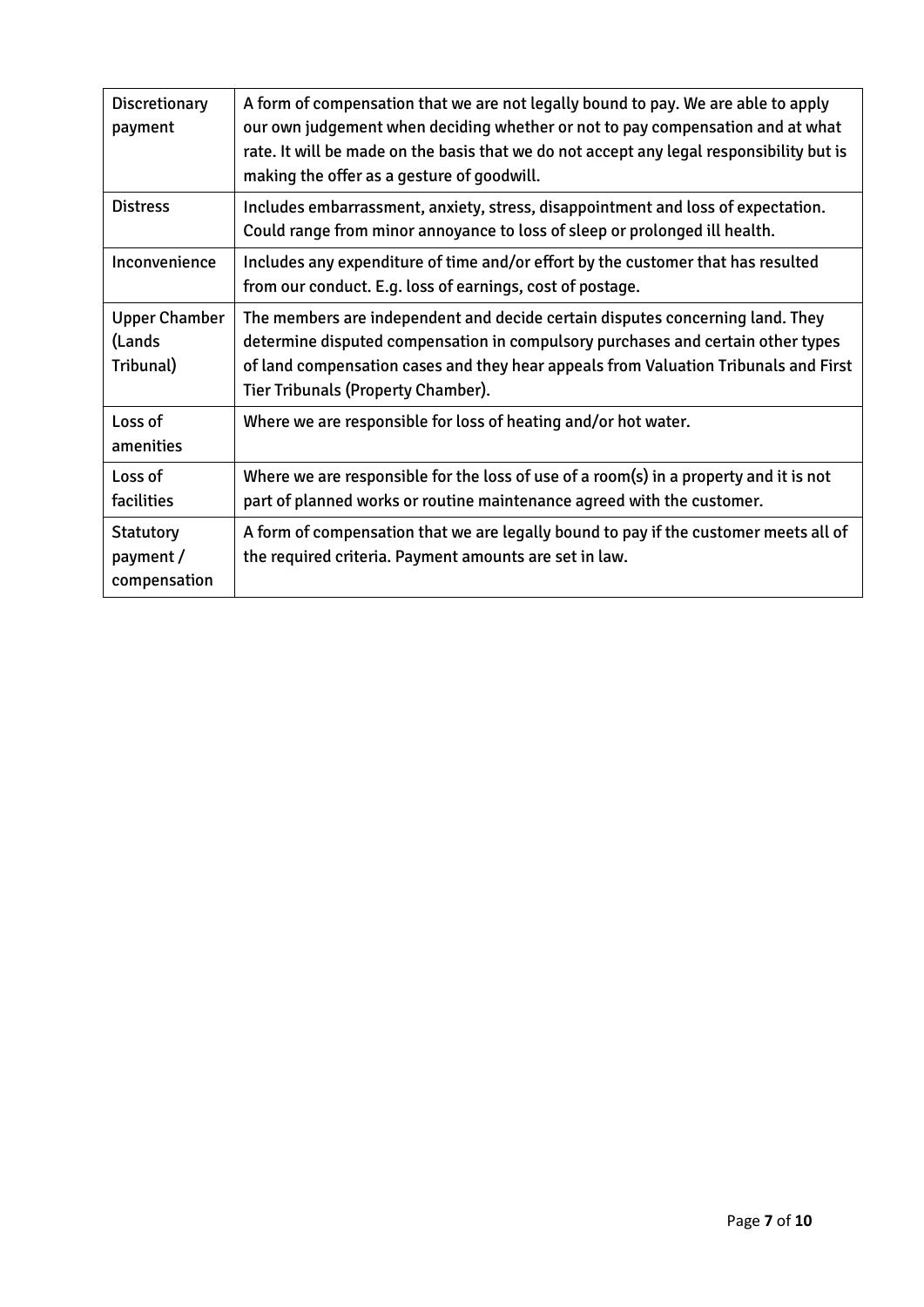#### **APPENDIX 1 – Right to Compensation for Qualifying Improvements**

#### **Qualifying Improvements**

| <b>Improvement</b>                                                                                          | <b>Notional</b><br>Life (Years) |
|-------------------------------------------------------------------------------------------------------------|---------------------------------|
| <b>Bath or shower</b>                                                                                       | 12                              |
| Wash-hand basin                                                                                             | 12                              |
| <b>Toilet</b>                                                                                               | 12                              |
| Kitchen sink                                                                                                | 10                              |
| Storage cupboards in bathroom or kitchen                                                                    | 10                              |
| Work surfaces for food preparation                                                                          | 10                              |
| Space or water heating                                                                                      | 12                              |
| Thermostatic radiator valves                                                                                | $\overline{7}$                  |
| Insulation of pipes, water tank or cylinder                                                                 | 10                              |
| Loft insulation                                                                                             | 20                              |
| Cavity wall insulation                                                                                      | 20                              |
| Draught proofing of external doors or windows                                                               | 8                               |
| Double glazing or other external window replacement or secondary                                            | 20                              |
| glazing                                                                                                     |                                 |
| Rewiring or the provision of power and lighting or other electrical fittings<br>(including smoke detectors) | 15                              |
| Any object which improves the security of the dwelling-house but<br>excluding burglar alarms                | 10                              |

#### **Formula for calculation**

The formula for calculating the amount of compensation is as follows:

 $C \times (N-Y)$ 

N

C= Cost of the improvement (less any grant received)

N= Notional life of the improvement

Y= Number of complete years since the improvement was made (part years are rounded up)

If a tenant claims compensation for kitchen units which cost £750.00 three years ago, the amount payable would be £525.00. Original cost £750.00. Less depreciation £750/10 years  $=$  £75 x 3 years = £225.00. £750 - £225 = £525 compensation payable.

The statutory maximum compensation payment for improvement works is £3000.00 and compensation payments under £50.00 do not qualify.

#### **Non-qualifying Improvements**

Improvements will not qualify for compensation if:

- The improvement is not in keeping with the rest of the property
- It is an improvement that NLH would have carried out in a planned improvement programme within 5 years
- The improvement will make the property difficult to re-let in the future
- The improvement will be unduly expensive to maintain

Customers can obtain further information on the process for claiming Compensation for Qualifying Improvements from the Regeneration Team.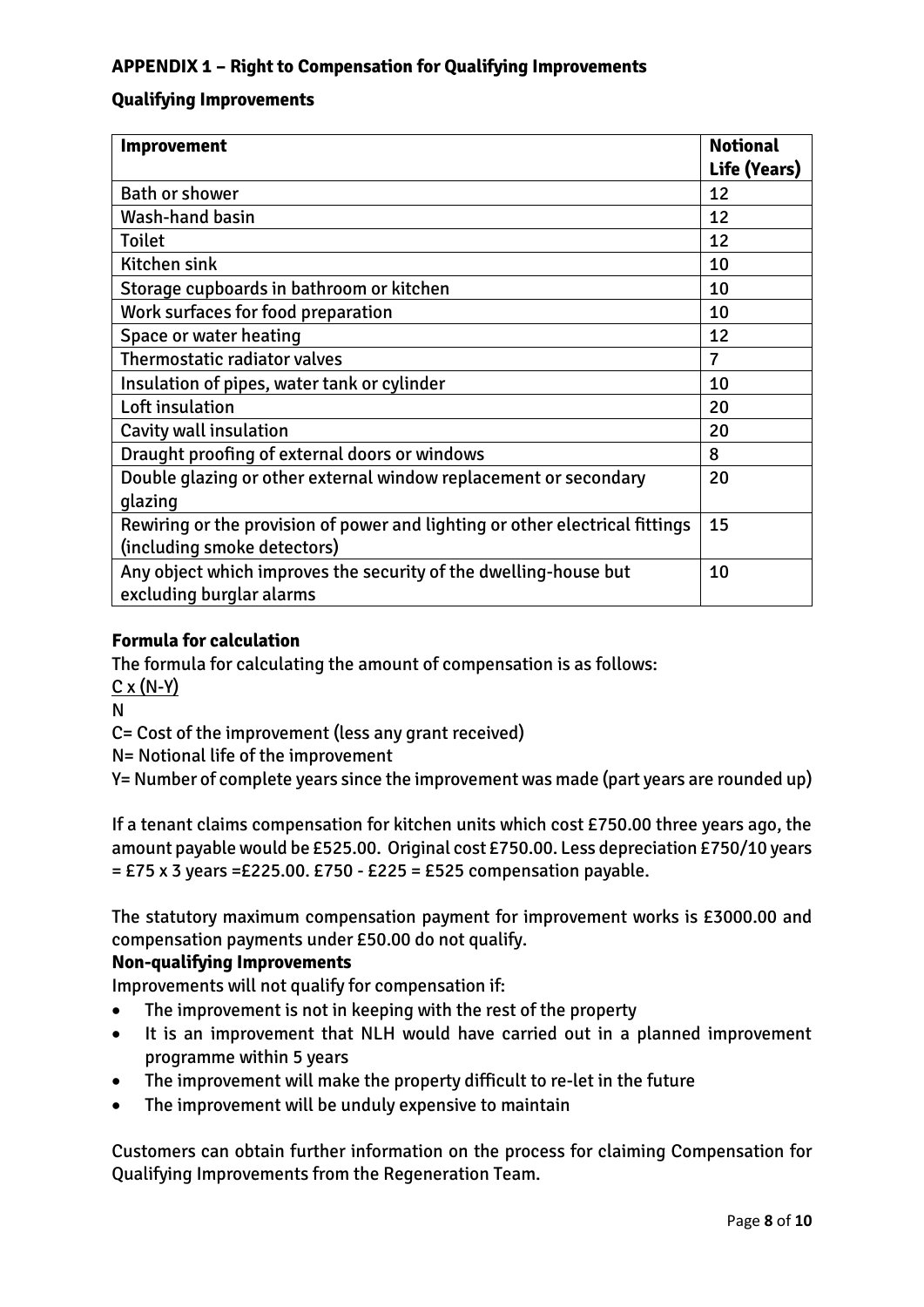#### **Appendix 2 - The Right to Repair Scheme**

The Right to Repair Scheme sets out a list of repairs that have to be done within a certain time limit. The repair must cost less than £250 to carry out. If the repair is not completed within the time limit, our tenants with an Assured protected Tenancy Agreement are entitled to claim compensation.

Under the scheme, tenants must allow our contractors to carry out the work.

The Right to Repair Scheme covers certain repairs, known as 'qualifying repairs', which cost less than £250 to carry out. They include repairs to:

- Unsafe power, or lighting sockets, or electrical fittings
- Blocked flues to fires or boilers
- Leaking roofs
- Toilets that won't flush
- Blocked sinks, baths or basins
- Leaking or flooding from pipes, tanks or cisterns
- Loose or broken banisters or handrails

#### **How long do repairs take under the scheme?**

How long a repair covered by the scheme will take depends on the urgency of the repair.

All work on a qualifying repair has to be carried out within one, three or seven working days.

#### **Repairs should be carried out within one working day if:**

- you have no water or electricity
- you have no gas, or the supply is reduced
- windows or doors are not secure (for example following a burglary)
- $\bullet$  there is a leak from a pipe, tank or cistern
- the flue to an open fire or boiler is blocked
- the heating or hot water are not working between 31 October and 1 May
- the sewage drain or soil stack are blocked (or you only have one toilet and it can't be flushed)
- electrical lighting or other fittings are unsafe

#### **Repairs should be carried out within three working days if:**

- there is a partial loss of water or electricity
- the heating or hot water are not working between 1 May and 31 October
- a sink, bath or basin is blocked
- a tap cannot be turned
- you have a loose banister or handrail or rotten wood on the floor or stair treads

#### **Repairs should be carried out within seven working days if:**

• the roof is leaking